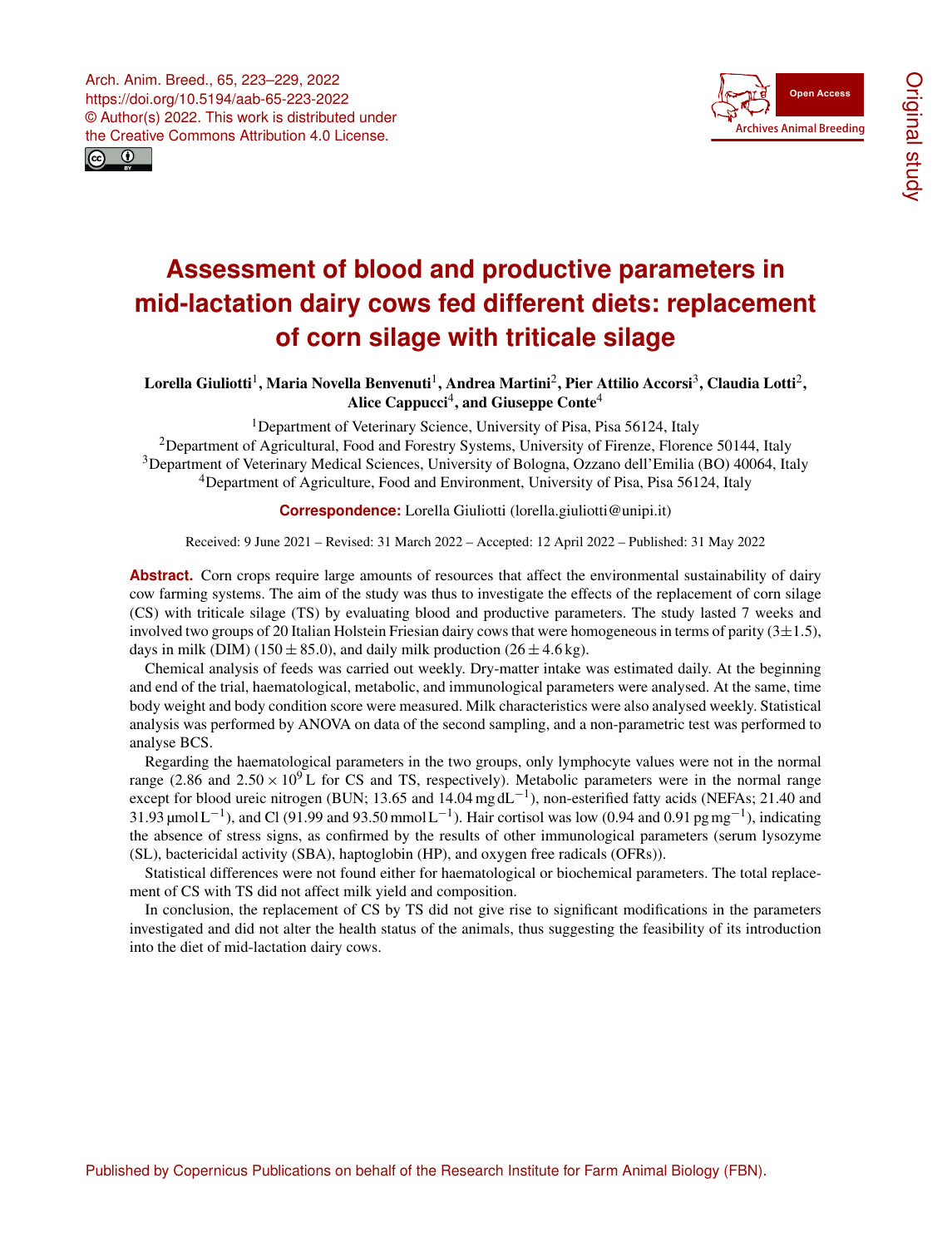# **1 Introduction**

Given the urgent need for the rational management of resources, greenhouse gases, and land use, some feed sources need to be replaced in the diet of dairy cows. This replacement is also necessary since the corn crops widely employed as silage for dairy cow feeding have a negative impact on resource requirements and pollution (Harper et al., 2017). Moreover, the use of corn in the feeding system of dairy cows needs to be converted due to the high likelihood of contamination from mycotoxin (Migliorati et al., 2017).

One possible replacement crop is triticale since it has a high yield, adapts well to a wide range of soil types and environments, and shows a low susceptibility to the common fungal diseases of cereals (Randhawa et al., 2015), together with a low water consumption (Cosentino et al., 2015).

Triticale is increasingly used for livestock due to its nutritional qualities. However, triticale starch shows a higher level of rumen digestibility than corn starch (93 % vs. 90 %) (Krieg et al., 2017), and it is advisable to avoid sudden changes in the diet, especially when it is added in high quantities (Myer and Lozano del Rio, 2004).

Health and productivity are closely connected. Blood metabolites are particularly informative regarding the animal's response to nutritional challenges (Satyendra and Om, 2016). Haematological and immunological parameters provide information on the animal's health condition, whereas hair cortisol highlights the activity of the hypothalamus pituitary adrenal axis (Comin et al., 2011) in response to stressors. Lastly, body weight (BW), body condition score (BCS), and milk quanti-qualitative characteristics represent the productive response.

Studies on the feasibility of the partial introduction of triticale in the diet of dairy cows in the transition period have been carried out (Mikula et al., 2011; Cosentino et al., 2015). The aim of this study was thus to assess the health of dairy cows following the total replacement of corn silage with triticale silage by evaluating the haematological, metabolic, immunological, and productive parameters in cows during midlactation.

# **2 Material and methods**

The trial was carried out on the experimental dairy farm of the University of Pisa. Animals were handled as outlined in accordance with the guidelines of the European Union directive 2010/63/EU for animal experiments.

Forty multiparous healthy Italian Holstein Friesian dairy cows in mid-lactation were used in the experiment. No animal enrolled had experienced a change in social group or had been affected by any diseases in the period before the study.

The cows were managed in a free-stall system, milked twice daily, and fed a total mixed ration corresponding to the diet containing corn silage (CS), described in Table 1.

**Table 1.** Ingredients and chemical composition of the experimental diets (mean  $\pm$  standard deviation).

|                                     | <b>Diets</b> |           |                |      |
|-------------------------------------|--------------|-----------|----------------|------|
|                                     | <b>CS</b>    |           | TS             |      |
| Ingredients $(\%$ DM)               | mean         | <b>SD</b> | mean           | SD   |
| Alfalfa hay, first cut              | 8.78         | 0.45      | 8.37           | 0.48 |
| Alfalfa hay, second cut             | 18.05        | 1.16      | 17.21          | 1.32 |
| Concentrate*                        | 21.46        | 1.57      | 20.46          | 1.57 |
| Cereal mix                          | 25.85        | 1.96      | 24.65          | 1.76 |
| Corn silage                         | 25.85        | 1.96      | $\overline{0}$ |      |
| Triticale silage                    | $\theta$     |           | 29.30          | 1.41 |
| Chemical composition $(\%$ of DM)   |              |           |                |      |
| Dry matter                          | 48.9         | 2.0       | 46.6           | 1.7  |
| Crude protein                       | 13.1         | 1.1       | 13.2           | 1.3  |
| Ether extract                       | 3.3          | 0.4       | 3.3            | 1.4  |
| Ash                                 | 5.6          | 0.7       | 5.3            | 0.4  |
| Neutral detergent fibre (NDF)       | 36.8         | 2.9       | 35.3           | 2.4  |
| Acid detergent fibre (ADF)          | 22.5         | 2.5       | 20.7           | 2.7  |
| Acid detergent lignin (ADL)         | 14.3         | 1.4       | 14.6           | 1.7  |
| Non-protein nitrogen (NPN)          | 1.4          | 0.1       | 1.5            | 0.1  |
| Soluble carbohydrates               | 4.2          | 0.1       | 4.4            | 0.1  |
| Starch                              | 25.8         | 1.8       | 32.5           | 2.0  |
| Metabolizable protein $gkg^{-1}$    | 100.1        | 5.6       | 100.1          | 4.7  |
| Titratable acidity (meq $g^{-1}$ )  | 7.2          | 0.2       | 6.4            | 0.1  |
| Lactic acid (%DM)                   | 4.8          | 0.4       | 5.1            | 0.1  |
| Acetic acid (%DM)                   | 2.5          | 0.2       | 4.9            | 0.3  |
| Propionic acid (%DM)                | 0.2          | 0.0       | 0.4            | 0.0  |
| Butyric acid (%DM)                  | 0.0          | 0.0       | 0.0            | 0.0  |
| Metabolizable energy $MJ kg^{-1}$   | 9.8          | 0.5       | 9.6            | 0.4  |
| Net energy of lactation $MJkg^{-1}$ | 5.9          | 0.2       | 5.9            | 0.2  |

∗ Ingredient (%): corn meal 22.0; wheat middling 20.0; barley meal 17.5; soybean meal 17.0; extruded linseed 10.0; protein concentrate 5.0; beet pulp 5.0; vitamin–mineral mix 3.5.

At the beginning of the trial (T0), two groups of 20 cows were allocated randomly. The study lasted 7 weeks and involved two groups of 20 cows that were homogeneous in terms of parity  $(3 \pm 1.5)$ , days in milk (DIM)  $(150 \pm 85.0)$ , daily milk production  $(26 \pm 4.6 \text{ kg})$ , and BCS  $(3.01 \pm 0.26$ and  $3.04\pm0.37$  for CS and triticale silage (TS), respectively). The control group consumed the usual diet containing CS. The other group received a diet in which the corn silage had been totally replaced with TS. The trial ended after 7 weeks (T1). Water was offered ad libitum.

After harvest time (middle of May), triticale plants (Orval variety) were ensiled in silos, filled in 1 working day and sealed with polyethylene film. The inoculant, Pioneer 11A44® containing LN 4637 *Lactobacillus buchneri* 100 %, was applied on forage. After 3 months of storage, silos were unloaded.

The ingredients and chemical composition of the experimental diets are reported in Table 1. At T0, the CS and TS groups were homogeneous in terms of parity  $(3 \pm 1.5)$ , days in milk (DIM) (150  $\pm$  85.0), and daily milk production  $(26 \pm 4.6 \text{ kg}).$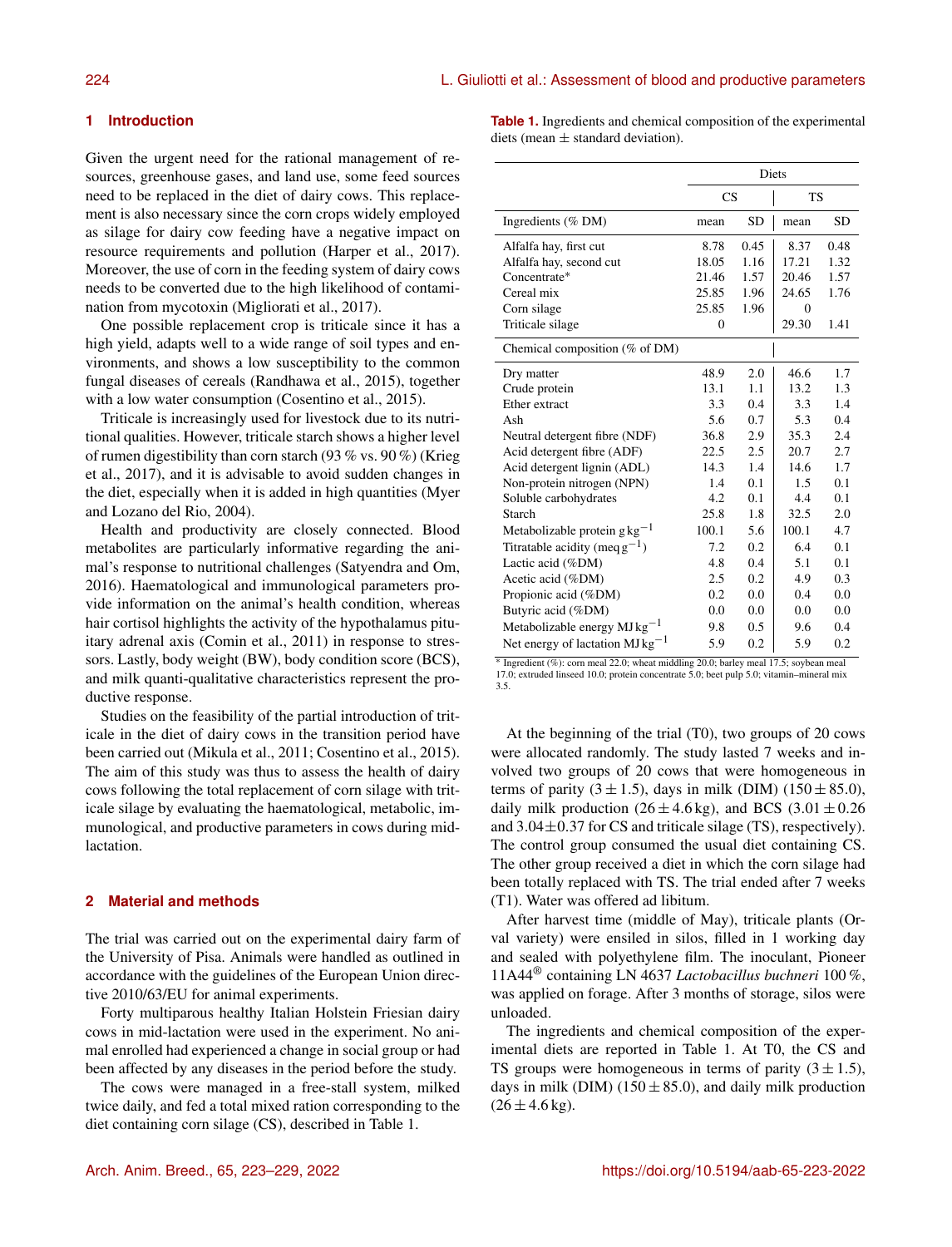# L. Giuliotti et al.: Assessment of blood and productive parameters 225

Dry-matter intake (DMI) was estimated daily, by weighing the residue of the ration. The animals were fed in groups. Feed efficiency was calculated per dietary group by the ratio between kilograms of daily milk and kilograms of feed dry matter (DM) consumed. DMI and feed efficiency did not differ between the two groups.

Feed samples were collected every week for chemical analysis. The following analyses were performed: neutral detergent fibre (NDF), acid detergent fibre (ADF), and acid detergent lignin (ADL) (Van Soest et al., 1991), crude protein, ash, ether extract (AOAC, 2000), non-protein nitrogen (NPN), soluble nitrogen, nitrogen in NDF residues (NDFIP) and nitrogen in ADF residue (ADFIP) (Licitra et al., 1996), starch (McCleary et al., 1997), and soluble carbohydrates (Dubois et al., 1956).

Individual milk production was measured daily, and analyses of fat, protein, lactose, urea, and somatic cell count were performed weekly. Milk samples were analysed for fat, protein, and lactose by infrared analysis (Milkoscan 133 B; Italian Foss Electric, Padua, Italy). The somatic cell count (SCC) was calculated with a Fossomatic 215 cell counter (Foss Electric, 3400 Hillerod, Denmark). Data were transformed into linear scores according to Wiggans and Shook (1987).

Milk was sampled in the morning and was stored at  $4^{\circ}$ C with a preservative (Bronopol solution, Lanxess, Corporation, Pittsburgh, PA) until the analysis.

At T0 and at T1, in the morning, immediately after feeding, blood samples were collected in quiet conditions from 10 cows randomly selected in each group by the farm veterinarian. Blood samples were taken from the jugular vein minimizing stress. Antiseptic gauze was applied to remove superficial dirt and debris. The jugular vein was visualized by applying pressure at the base of the jugular groove. The needle was firmly inserted into the skin and into the vein at a 20◦ angle. Vacutainer tubes either with or without K3 ethylenediamine tetra-acetic acid (EDTA) as anticoagulant were employed.

The samples were kept in ice boxes and immediately sent to the laboratory.

The complete blood count was measured by the laboratory of the Veterinary Science Department of Pisa using a CELL-DYN 3500® automated haematology analyser (Abbott, Minneapolis, USA). The following were analysed: red blood cells (RBCs), haematocrit (HCT), haemoglobin (HGB), mean corpuscular volume (MCV), mean corpuscular haemoglobin (MCH), reticulocytes (RETIC), white blood cell count (WBC), neutrophils (NEUs), lymphocytes (LYMs), monocytes (MONs), eosinophils (EOSs), basophils (BASs), and blood platelets (PLTs).

The following metabolic and immunological parameters were analysed by the Istituto Zooprofilattico Sperimentale Lazio e Toscana (IZSLT): alanine aminotransferase (ALT), aspartate aminotransferase (AST), beta-hydroxybutyric acid (BHBA), blood ureic nitrogen (BUN), non-esterified fatty acids (NEFAs), total proteins (TPs), creatinine (Creat), calcium (Ca), chlorine (Cl), phosphorus (P), potassium (K) and sodium (Na), and serum lysozyme (SL). Bactericidal activity (SBA) was determined according to validated procedures using a bacteriological assay (Osserman and Lawlor, 1966; Bonizzi et al., 1989; Ponti et al., 1989; Amadori et al., 2002). Haptoglobin (HP) and oxygen free radicals (OFRs) were monitored by a colorimetric method (Giuliotti et al., 2017).

At T0 and T1, hair samples were carefully cut from the tail switch using clippers and frozen at a temperature of  $-20^{\circ}$ C to prevent the presence of lice and were analysed according to Giuliotti et al. (2017).

Blood and hair samples were collected during daily routine activities in order not to disturb the animals.

At the same time, BW and BCS were recorded. BCS was recorded by the same observer using the 1–5 scale according to Ferguson et al. (1994), along with an increasing level of fattening.

Data were analysed with the following linear model, using JMP software (S.A.S., 2002):

$$
y_{ij} = \mu + D_i + b(x_{ij} - x) + e_{ij},
$$

where  $y_{ij}$  is haematological, biochemical, and immunological parameters, milk yield and composition, and body weight;  $D_i$  is the fixed effect of the *i*th diet (CS and TS);  $T_i = \beta$  is the linear regression coefficient between  $y_{ij}$  and  $x_{ij}$ ,  $x_{ij}$  is the covariate value corresponding to  $y_{ij}$ , x is the mean of  $x_{ij}$ , and  $e_{ij}$  is the residual error.

BCS was analysed by the Wilcoxon non-parametric test.

#### **3 Results and discussion**

BW (Table 2) and BCS did not differ significantly. BCS mean values were  $3.01 \pm 0.29$  and  $3.04 \pm 0.31$  for the CS and TS groups, respectively. McQueen and Fillmore (1991) reported similar BW results, while Mikula et al. (2011) reported similar BCS values.

No significant differences were detected for the haematological parameters (Table 2). Almost all the values fell within the range of reference for healthy dairy cows, with only LYM not in this range. A moderate lymphopenia is a common finding in stressed animals (Gleeson et al., 2007); however, in the present survey this condition was not confirmed by the outcome of the other parameters such as hair cortisol level and other immunological parameters. Lymphopenia has been described during acute viral or bacterial infections (Jones and Allison, 2007); however, the cows in our study did not present these conditions. In any case, lymphopenia is not attributable to the diet.

Regarding the metabolic parameters (Table 3), no significant differences were found. This was also confirmed in a study by Gorelik et al. (2020), in which the introduction of triticale in the diet of cattle did not affect any of the examined metabolic parameters (AST, TP, Ca, P).

Only BUN, NEFA, and Cl values were not in the normal range in the two groups.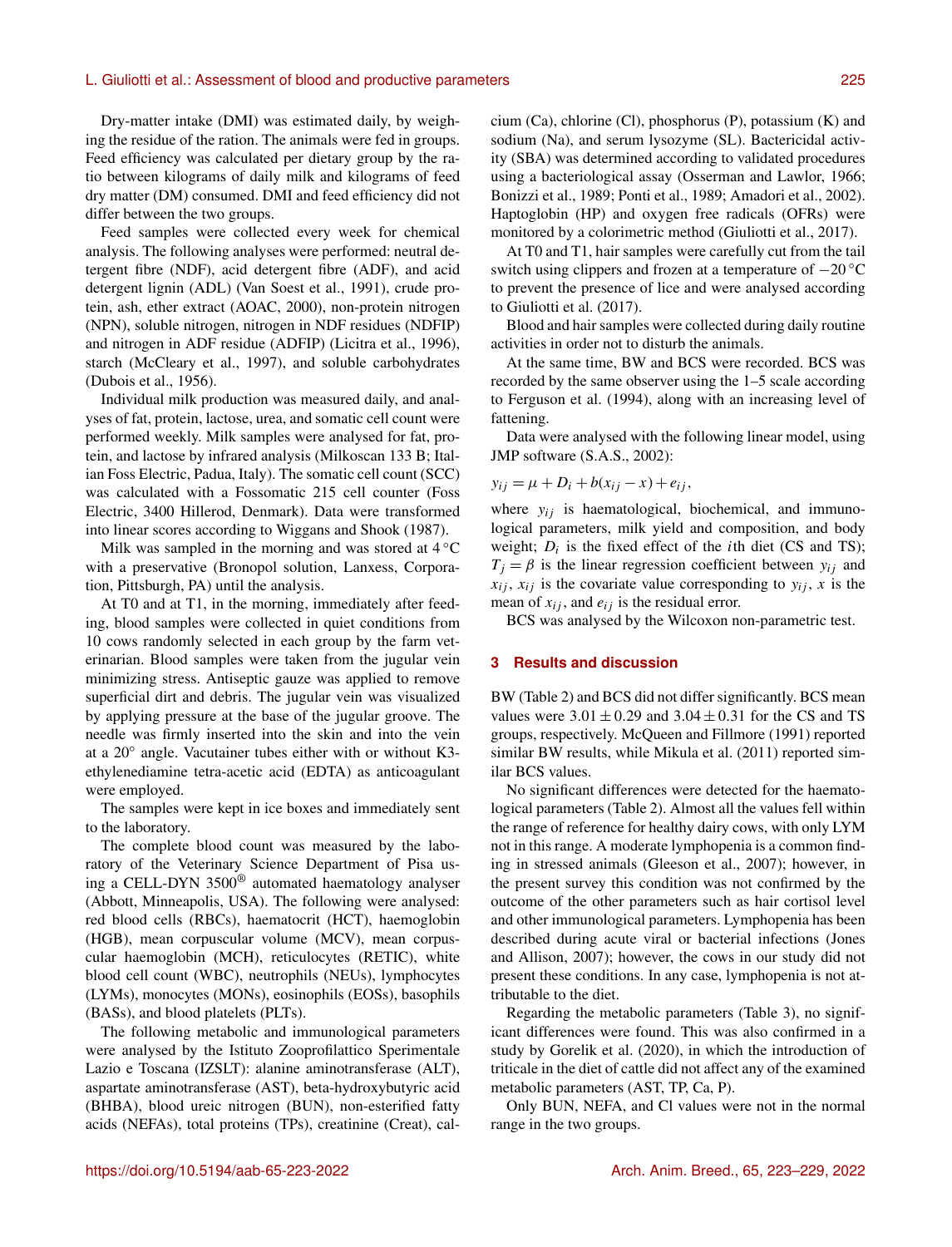|              | Normal range   | <b>UM</b>          | <b>CS</b>        | <b>TS</b>        | <b>SEM</b> | P value |
|--------------|----------------|--------------------|------------------|------------------|------------|---------|
| <b>BW</b>    |                | kg                 | 688.07           | 684.06           | 12.12      | 0.85    |
| <b>RBC</b>   | $4.47 - 9.35$  | $\times 10^{12}$ L | 5.99             | 6.23             | 0.11       | 0.15    |
| <b>HCT</b>   | $22.5 - 39.9$  | $\%$               | 28.15            | 28.72            | 0.84       | 0.64    |
| HGB          | $7.4 - 12.8$   | $g dL^{-1}$        | 9.58             | 10.08            | 0.19       | 0.08    |
| <b>MCV</b>   | $40.4 - 56.4$  | fL                 | 48.57            | 48.99            | 1.13       | 0.79    |
| <b>MCH</b>   | $11.5 - 18.5$  | pg                 | 16.12            | 16.22            | 0.21       | 0.72    |
| <b>RETIC</b> | $0 - 3.0$      | $K\mu L^{-1}$      | 1.44             | 1.42             | 0.30       | 0.96    |
| <b>WBC</b>   | $2.71 - 17.76$ | $K\mu L^{-1}$      | 7.66             | 7.50             | 0.52       | 0.83    |
| <b>NEU</b>   | $1.1 - 5$      | $\times 10^9$ L    | 3.78             | 3.79             | 0.50       | 0.99    |
| <b>LYM</b>   | $3.2 - 6.8$    | $\times 10^9$ L    | $2.86\downarrow$ | $2.50\downarrow$ | 0.26       | 0.36    |
| <b>MON</b>   | $0.1 - 0.8$    | $\times 10^9$ L    | 0.41             | 0.48             | 0.08       | 0.57    |
| <b>EOS</b>   | $0.1 - 2.2$    | $\times 10^9$ L    | 0.50             | 0.55             | 0.14       | 0.82    |
| <b>BAS</b>   | $0 - 0.2$      | $\times 10^9$ L    | 0.18             | 0.09             | 0.12       | 0.58    |
| <b>PLT</b>   | 147-663        | $K\mu L^{-1}$      | 348.30           | 363.50           | 43.41      | 0.81    |

**Table 2.** Haematological parameters of each sampling in the two experimental groups.

Normal ranges were provided by the laboratory of the Department of Veterinary Science of Pisa. ↑ Values over the threshold of the normal range. ↓ Values under the threshold of the normal range. RBCs – red blood cells; HCT – haematocrit; HGB – haemoglobin; MCV – mean corpuscular volume; MCH – mean corpuscular haemoglobin; WBC – white blood cell count; NEUs – neutrophils; LYM – lymphocyte; MONs – monocytes; EOSs – eosinophils; BASs – basophils; PLTs – blood platelets; SEM – standard error of mean. UM (unit of measurements): kg (kilogram), % (percentage), g dL<sup>-1</sup> (grams per decilitre), fL (femtolitre), pg (picogram),  $K \mu L^{-1}$  (thousand per microlitre), L (litre).

**Table 3.** Biochemical and immunological parameters of each sampling in the two experimental groups.

| Parameter     | Normal range | UM                 | <b>CS</b>         | <b>TS</b>         | <b>SEM</b> | $P$ value |
|---------------|--------------|--------------------|-------------------|-------------------|------------|-----------|
| ALT           | $14 - 38$    | $UL^{-1}$          | 34.58             | 36.31             | 1.61       | 0.46      |
| AST           | $60 - 118$   | $UL^{-1}$          | 84.86             | 93.04             | 4.92       | 0.24      |
| <b>BHBA</b>   | < 10.5       | $mg \, dL^{-1}$    | 9.11              | 7.48              | 0.99       | 0.28      |
| <b>BUN</b>    | $20 - 30$    | $mg \, dL^{-1}$    | $13.65\downarrow$ | 14.04↓            | 1.03       | 0.79      |
| <b>NEFA</b>   | 89-618       | $\mu$ mol $L^{-1}$ | $21.40\downarrow$ | $31.93\downarrow$ | 4.08       | 0.11      |
| TP            | $5.7 - 8.1$  | $g dL^{-1}$        | 7.72              | 7.76              | 0.17       | 0.86      |
| Creat         | $1 - 2.7$    | $mg \, dL^{-1}$    | 1.01              | 1.04              | 0.02       | 0.51      |
| Ca            | $8 - 10.5$   | $mg dL^{-1}$       | 9.30              | 9.43              | 0.16       | 0.59      |
| Cl            | $97 - 111$   | $mmolL^{-1}$       | 91.99↓            | 93.50↓            | 0.41       | 0.12      |
| P             | $4 - 7$      | $mg \, dL^{-1}$    | 6.14              | 6.19              | 0.31       | 0.91      |
| K             | $3.9 - 5.8$  | $mmolL^{-1}$       | 4.14              | 4.25              | 0.12       | 0.53      |
| Na            | 135-151      | $mmolL^{-1}$       | 136.06            | 134.94            | 0.80       | 0.35      |
| SL            | $1 - 3$      | $\mu$ g mL $^{-1}$ | 1.18              | $0.78\downarrow$  | 0.21       | 0.20      |
| HP            | $0.0 - 0.5$  | $mgmL^{-1}$        | 0.35              | 0.13              | 0.08       | 0.09      |
| $OFR^*$       |              | $U.carr**$         | 34.01             | 29.99             | 2.82       | 0.33      |
| $SBA*$        | > 90         | $\%$               | 90.53             | 89.47↓            | 0.86       | 0.39      |
| Hair cortisol |              | $pg\,mg^{-1}$      | 0.94              | 0.91              | 0.15       | 0.89      |

Normal ranges were provided by the laboratory of IZSLT. SEM stands for standard error of the mean. <sup>∗</sup> No laboratory reference range is available. \*\* U. Carr. is an arbitrary unit; 1 U. Carr. is equivalent to 0.08 mg of  $H_2O_2$  per mg dl<sup>-1</sup>. ↑ Values over the threshold of the normal range. ↓ Values under the threshold of the normal range. ALT – alanine aminotransferase; AST – aspartate aminotransferase; BHBA (beta-hydroxybutyric acid; BUN – nitrogen ureic; NEFAs – non-esterified fatty acids; TPs – total proteins; Creat – creatinine; Ca – calcium; Cl – chlorine; P – phosphorus; K – potassium; Na – sodium; SL – serum lysozyme; SBA – bactericidal activity; HP – haptoglobin; OFRs – oxygen free radicals; and hair cortisol. UM (unit of measurements): UL<sup>-1</sup> (unit per litre), mg dL<sup>-1</sup> (milligram per decilitre), µmol L<sup>-1</sup> (micromole per litre), g dL<sup>-1</sup> (gram per decilitre), mmol L<sup>-1</sup> (millimole per litre), µgmL<sup>-1</sup> (microgram per millilitre); U.carr (Carratelli unit); % (percentage); pgmg<sup>-1</sup> (picogram per milligram).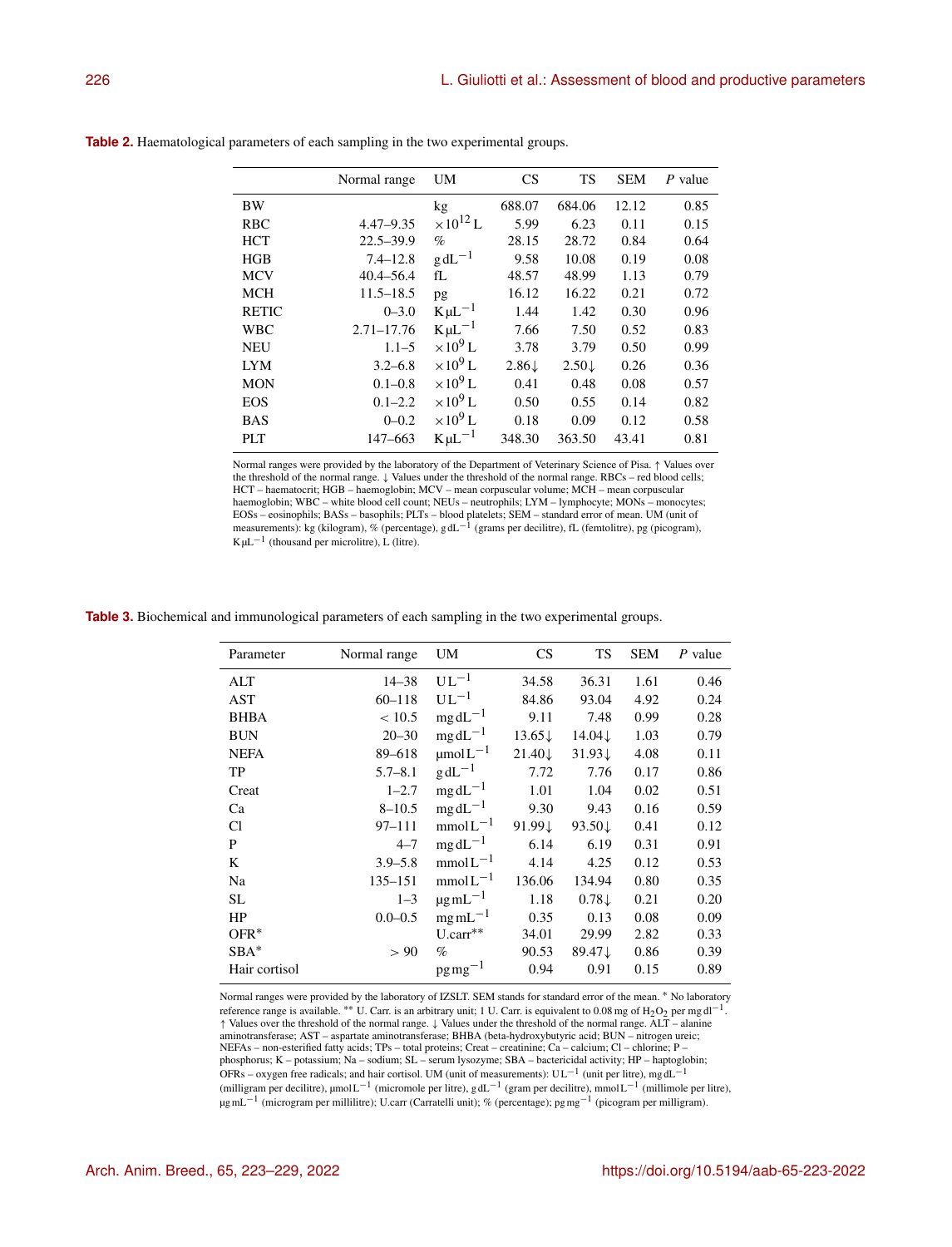# L. Giuliotti et al.: Assessment of blood and productive parameters 227

NEFA together with BHBA is considered important in evaluating the negative energy balance in dairy cows. In our case, this was not a problem because the NEFA values were low and BHBA was in the normal range.

High plasma NEFA levels with other parameters such as BHBA and OFR (Herdt, 2000) could be indices of inflammation. In our study, no critical situation regarding these parameters was shown (Table 3) (Giuliotti et al., 2017; Benvenuti et al., 2018). In fact, although NEFA was far below the normal threshold, Cozzi et al. (2011) reported that in mid-lactation NEFA concentration decreases when the energy balance turns positive; in any case, Oetzel (2004) reported that low NEFA concentrations are not biologically important.

BUN values were also found to be under the threshold. BUN is strictly related to protein because the urea derived from nitrogen deamination of amino acids is not utilized for milk synthesis (Kohn, 2007). Low BUN levels can sometimes be explained by a deficient protein and energy intake (Lee et al., 1978); however, in our trial the diets were adequately formulated (Table 1) for low-producing dairy cows. This occurrence has been noticed by Nozad et al. (2012), who, in a study on low- and high-producing cow (average daily milk production 29 and  $32 \text{ kg d}^{-1}$ ), found the lowest values of BUN in the cow with the lowest milk yield.

Most minerals are regulated in the body through homeostatic processes and their concentrations are rarely due to an insufficient supply in the diet (Van Saun, 2008). In our study, Cl values were slightly under the normal range in the two groups. Skrzypczak et al. (2014) reported a chlorine concentration in the blood ranging from 93 to 107 mmol  $L^{-1}$  in healthy cows. The same authors reported that the concentration of Cl is associated with the Na concentration, which however was in the normal range. The other minerals (Ca and K) fell within the normal range, thus not indicating a health impairment.

SL, SBA, and HP represent a nonspecific cellular immune response. Our results regarding the first two parameters indicated a slightly altered immune response in the experimental group. It is well known that the functionality of the immune system can be influenced by diet (Dänicke et al., 2018). An alteration in these parameters may indicate inappropriate feed management in addition to inadequate hygienic and sanitary conditions of the herd (Bonizzi et al., 2003). As SL is involved in the immune system, it is one of the most predictive parameters of disease. Variations in SL levels have been found in response to inflammation or metabolic stress-related conditions in early lactation (Trevisi et al., 2012). Bonizzi et al. (2003) also reported a decrease in SL in cows during the transition period. Regarding SBA, some authors have reported that values around 90 % represent a sign of altered physiological conditions, thus indicating a predisposition to developing diseases conditioned by stressful events (Amadori et al., 2002). Despite all these considerations, as statistical differences were not found between **Table 4.** Milk yield and milk composition.

| Diet       | CS    | TS    | SEM  | P value | UM          |
|------------|-------|-------|------|---------|-------------|
| Milk yield | 26.54 | 25.96 | 1.40 | 0.43    | $kg d^{-1}$ |
| Fat        | 3.62  | 3.83  | 0.15 | 0.31    | $\%$        |
| Protein    | 3.34  | 3.29  | 0.07 | 0.62    | $\%$        |
| Casein     | 2.83  | 2.86  | 0.06 | 0.77    | $\%$        |
| Lactose    | 4.89  | 4.85  | 0.04 | 0.89    | %           |
| <b>SCC</b> | 5.19  | 5.32  | 0.11 | 0.33    | log10       |

SCC, somatic cell count.

the two groups, the low SL and SBA values were not ascribable to the triticale silage.

Investigating hair cortisol is important due to its relationship with chronic stress (Accorsi et al., 2008). The values that we found for hair cortisol were lower than those found in the literature. Del Rosario et al. (2011) reported hair cortisol concentrations equal to  $12.15 \pm 1.85$  pg mg<sup>-1</sup> in 2-year-old cows, and Burnett et al. (2014) found a cortisol level equal to  $11.0 \pm 1.2$  pg mg<sup>-1</sup> in lactating dairy cows. Benvenuti et al. (2018) observed higher values in dairy cows reared in an open-stall system.

The total replacement of CS with TS did not affect milk yield and composition (Table 4). Our results on milk yield confirmed the study by Cosentino et al. (2015) and Migliorati et al. (2017), who found no differences when replacing corn with triticale and barley silage, respectively. On the other hand, Harper et al. (2017) reported a milk yield decrease as a consequence of a partial substitution of corn silage with triticale silage. This contrasting result could be due to the sensitivity of dairy cows to modifications in the diet in highyielding dairy cows (Enemark, 2008).

The introduction of triticale in the diet did not affect the milk composition, in agreement with other authors (Mc-Queen and Fillmore, 1991; Mikula et al., 2011; Harper, 2017).

# **4 Conclusions**

Our results showed that in our experimental conditions, the complete substitution of corn silage with triticale silage did not induce differences in the investigated blood parameters and thus did not impair the health of the animals. In fact, hair cortisol, which is an indicator of chronic stress, was not influenced by the change in diet and showed a low concentration. In conclusion, since most of the alterations observed were not related to the diet and the productive parameters were unchanged, triticale silage would seem to be a valid replacement for corn when used in non-high-producing dairy cows.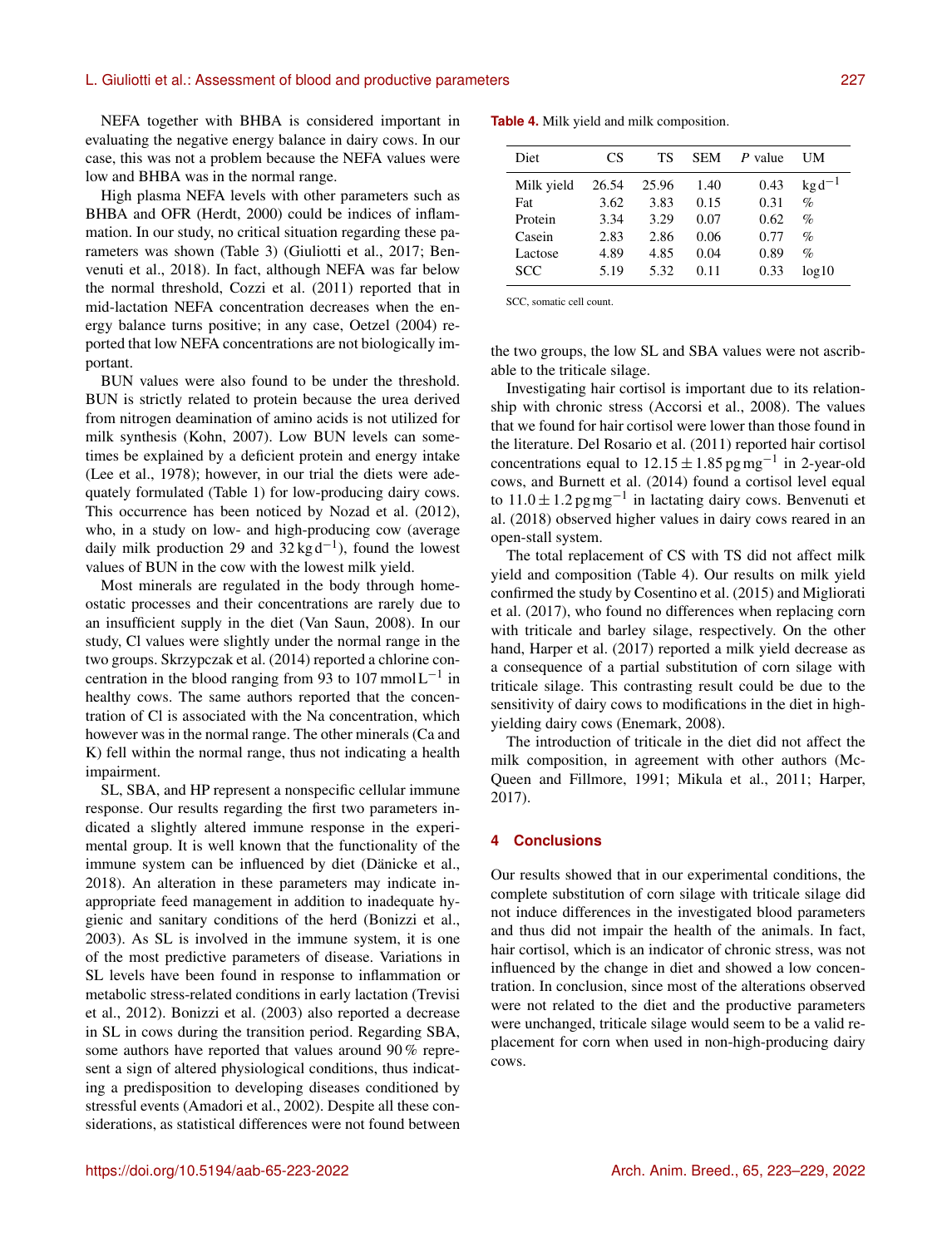**Data availability.** The datasets generated and/or analysed during the current study are available from the corresponding author on reasonable request.

**Ethical statement.** This study was performed according to the Italian and European regulations on animal welfare (Directive 2010/63/EU of the European Parliament and of the Council of 22 September 2010 on the protection of animals used for scientific purposes).

**Author contributions.** Each author participated in the study. LG, MNB, and AM conceived and designed the experiment. LG, MNB, AM, PAA, and AC performed the experiments. MNB and GC analysed the data. LG, MNB, and GC wrote the paper.

**Competing interests.** The contact author has declared that neither they nor their co-authors have any competing interests.

**Disclaimer.** Publisher's note: Copernicus Publications remains neutral with regard to jurisdictional claims in published maps and institutional affiliations.

**Financial support.** This work was supported by the Tuscany Region Rural Development Fund.

**Review statement.** This paper was edited by Manfred Mielenz and reviewed by Elisabetta Salimei and one anonymous referee.

# **References**

- Accorsi, P. A., Carloni, E., Valsecchi, P., Viggiani, R., Gamberoni, M., Tamanini, C., and Seren, E.: Cortisol determination in hair and faeces from domestic cats and dogs, Gen. Comp. Endocr., 155, 398–402, https://doi.org[/10.1016/j.ygcen.2007.07.002,](https://doi.org/10.1016/j.ygcen.2007.07.002) 2008.
- Amadori, M., Archetti, I. L., Mondelli, M. M., and Fazia, M.: La valutazione del benessere animale, Quaderni Fondazione Iniziative Zooprofilattiche E Zootecniche, 51, 51–54, 2002 (in Italian).
- AOAC, Association of Official Analytical Chemists: Official Methods of Analysis, 17th edn., AOAC, Washington, DC, ISBN 978- 0-935584-83-7, 2000.
- Benvenuti, M. N., Giuliotti, L., Lotti, C., Accorsi, P. A., Petrulli, C., and Martini, A.: Welfare parameters in dairy cows reared in tie-stall and open-stall farming systems: pilot study, J. Hell. Vet. Med. Soc., 69, 809–814, https://doi.org[/10.12681/jhvms.16430,](https://doi.org/10.12681/jhvms.16430) 2018.
- Bonizzi, L., Amadori, M., Melegari, M., Ponti, W., and Ceccarelli, A.: Characterization of some parameters of non-specific immunity in dairy cattle (I), J. Vet. Med. B, 36, 365–373, https://doi.org[/10.1111/j.1439-0450.1989.tb00615.x,](https://doi.org/10.1111/j.1439-0450.1989.tb00615.x) 1989.
- Bonizzi, L., Menandro, M. L., Pasotto, D., and Lauzi, S.: Transition Cow: Non-specific Immune Response, Vet. Res. Commun., 27, 137–142, https://doi.org[/10.1023/b:verc.0000014130.53246.fc,](https://doi.org/10.1023/b:verc.0000014130.53246.fc) 2003.
- Burnett, T. A., Madureira, A. M. L., Silper, B. F., Nadalin, A., Tahmasbi, A., Veira, D. M., and Cerri, R. L. A.: Factors affecting hair cortisol concentrations in lactating dairy cows, J. Dairy Sci., 97, 7685–7690, https://doi.org[/10.3168/jds.2014-8444,](https://doi.org/10.3168/jds.2014-8444) 2014.
- Comin, A., Prandi, A., Peric, T., Corazzin, M., Dovier, S., and Bovolenta, S.: Hair cortisol levels in dairy cows from winter housing to summer highland grazing, Livest. Sci., 138, 69-73, https://doi.org[/10.1016/j.livsci.2010.12.009,](https://doi.org/10.1016/j.livsci.2010.12.009) 2011.
- Cosentino, C., Adduci, F., Musto, M., Paolino, R., Freschi, P., Pecora, G., D'Adamo, C., and Valentini, V.: Low vs. high "Water Footprint Assessment" diet in milk production: A comparison between triticale and corn silage based diets, Emir. J. Food Agr., 27, 312–317, https://doi.org[/10.9755/ejfa.v27i3.19226,](https://doi.org/10.9755/ejfa.v27i3.19226) 2015.
- Cozzi, G., Ravarotto, L., Gottardo, F., Stefani, A. L., Contiero, B., Moro, L., Brscic, M., and Dalvit, P.: Reference values for blood parameters in Holstein dairy cows: Effects of parity, stage of lactation, and season of production, J. Dairy Sci., 94, 3895–3901, https://doi.org[/10.3168/jds.2010-3687,](https://doi.org/10.3168/jds.2010-3687) 2011.
- Dänicke, S., Meyer, U., Kersten, S., and Frahm, J.: Animal models to study the impact of nutrition on the immune system of the transition cow, Res. Vet. Sci., 116, 15–27, https://doi.org[/10.1016/j.rvsc.2018.01.023,](https://doi.org/10.1016/j.rvsc.2018.01.023) 2018.
- Del Rosario González-De-La-Vara, M., Valdez, R. A., Lemus-Ramirez, V., Vázquez-Chagoyán, J. C., Villa-Godoy, A., and Romano, M. C.: Effects of adrenocorticotropic hormone challenge and age on hair cortisol concentrations in dairy cattle, Can. J. Vet. Res., 75, 216–221, 2011.
- Dubois, M., Gilles, K. A., Hamilton, J. K., Rebers, P. A., and Smith, F.: Colorimetric method for determination of sugars and related substances, Anal. Chem., 28, 350–356, https://doi.org[/10.1021/ac60111a017,](https://doi.org/10.1021/ac60111a017) 1956.
- Enemark, J. M. D.: The monitoring, prevention and treatment of sub-acute ruminal acidosis (SARA): a review, Vet. J., 176, 32– 43, https://doi.org[/10.1016/j.tvjl.2007.12.021,](https://doi.org/10.1016/j.tvjl.2007.12.021) 2008.
- Ferguson, J. D., Galligan, D. T., and Thomsen, N.: Principal descriptors of body condition score in Holstein cows, J. Dairy Sci., 77, 2695–2703, https://doi.org[/10.3168/jds.S0022-](https://doi.org/10.3168/jds.S0022-0302(94)77212-X) [0302\(94\)77212-X,](https://doi.org/10.3168/jds.S0022-0302(94)77212-X) 1994.
- Giuliotti, L., Benvenuti, M. N., Lai, O., Accorsi, P. A., Rizzuto, M., Lotti, C., Petrulli, C. A., and Martini, A.: Welfare parameters in dairy cows reared in tie-stall and open-stall housing systems, Anim. Sci. Pap. Rep., 35, 379–386, 2017.
- Gleeson, D. E., O'Brien, B., Boyle, L., and Earley, B.: Effect of milking frequency and nutritional level on aspects of the health and welfare of dairy cows, Animal, 1, 125–132, https://doi.org[/10.1017/s1751731107658030,](https://doi.org/10.1017/s1751731107658030) 2007.
- Gorelik, O. V., Gafner, V. D., Nesterenko, A. A., Dolmatova, I. A., Safronov, S. L., and Ioan, O. G. A.: Effect of triticale grain in feeding of dairy cows on their milk production and physiological state, IOP Conference Series: Earth and Environmental Science, vol. 613, IOP Publishing, https://doi.org[/10.1088/1755-](https://doi.org/10.1088/1755-1315/613/1/012042) [1315/613/1/012042,](https://doi.org/10.1088/1755-1315/613/1/012042) 2020.
- Harper, M. T., Oh, J., Giallongo, F., Roth, G. W., and Hristov, A. N.: Inclusion of wheat and triticale silage in the